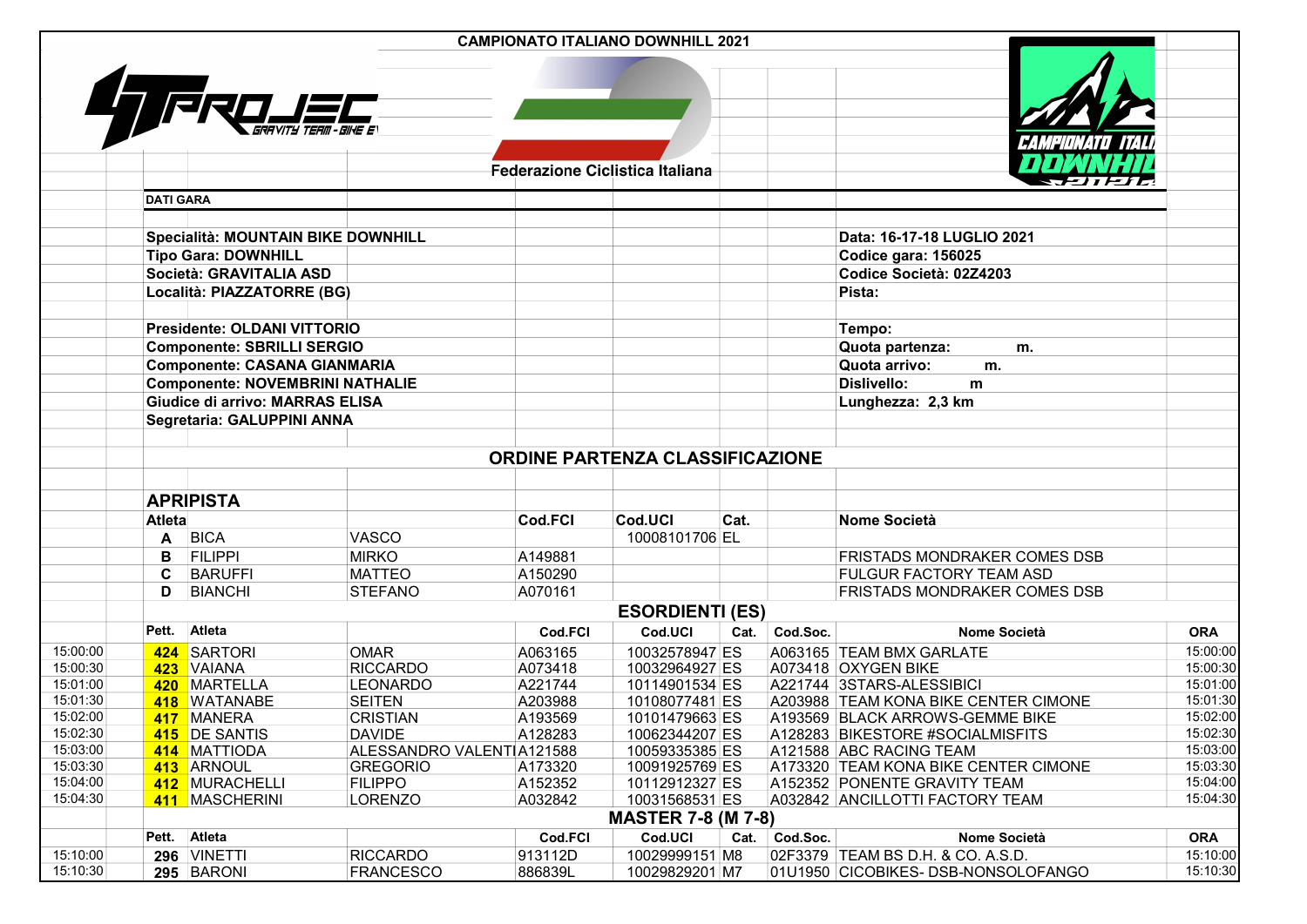| 15:11:00 |       | 294 BOLZANELLA         | <b>WALTER</b>        | A096183 | 10034344044 M7        |      |          | 02N4503 ASD RIDEWILL FACTORY TEAM                    | 15:11:00   |  |  |  |
|----------|-------|------------------------|----------------------|---------|-----------------------|------|----------|------------------------------------------------------|------------|--|--|--|
| 15:11:30 |       | 293 LORENZONI          | <b>GIUSEPPE</b>      | 606703K | 10028655703 M7        |      |          | 07P1913 A.S.D.MANGUSTA 2.0 TEAM                      | 15:11:30   |  |  |  |
| 15:12:00 |       | 292 FRANCO             | <b>ANTONIO CARLO</b> | 490169B | 10012073854 M7        |      |          | 22X1206 BLACK ARROWS-GEMME BIKE                      | 15:12:00   |  |  |  |
| 15:12:30 |       | 291 ANSELMI            | <b>ANTONINO</b>      | A094051 | 10034196625 M7        |      |          | 07A1757 ASD GAGABIKE TEAM                            | 15:12:30   |  |  |  |
|          |       | <b>MASTER 6 (M 6)</b>  |                      |         |                       |      |          |                                                      |            |  |  |  |
|          | Pett. | Atleta                 |                      | Cod.FCI | Cod.UCI               | Cat. | Cod.Soc. | Nome Società                                         | <b>ORA</b> |  |  |  |
| 15:16:00 |       | 287 PIAZZI             | <b>GIANLUCA</b>      | 402580Y | 10028505351 M6        |      |          | 02T2399 TEAM SCOUTBIKE.COM                           | 15:16:00   |  |  |  |
| 15:16:30 |       | 286 SPEZZANI           | <b>FABIO</b>         | 962301C | 10030394023 M6        |      |          | 07U1727 TEAM KONA BIKE CENTER CIMONE                 | 15:16:30   |  |  |  |
| 15:17:00 |       | <b>285 SALA</b>        | <b>GRAZIANO</b>      | 980205B | 10030548213 M6        |      |          | 02G4032 A.S.D. TEAM MOROTTI                          | 15:17:00   |  |  |  |
| 15:17:30 |       | 284 TOSADORI           | <b>MASSIMO</b>       | 779387J | 10029121505 M6        |      |          | 02G4087 GARDA PRO BIKE                               | 15:17:30   |  |  |  |
| 15:18:00 |       | 282 SBERZE             | <b>PAOLO</b>         | A176217 | 10091926880 M6        |      |          | 03Z3306 CHUNK - NORTHGROUP TEAM                      | 15:18:00   |  |  |  |
| 15:18:30 |       | 281 FUCCIO             | ANGELO               | 624453Z | 10028679446 M6        |      |          | 01S2329 ASD ROCK BIKE TEAM                           | 15:18:30   |  |  |  |
|          |       |                        |                      |         | <b>MASTER 5 (M 5)</b> |      |          |                                                      |            |  |  |  |
|          | Pett. | <b>Atleta</b>          |                      | Cod.FCI | Cod.UCI               | Cat. | Cod.Soc. | Nome Società                                         | <b>ORA</b> |  |  |  |
| 15:22:00 |       | <b>274 SERRA</b>       | <b>GIOVANNI</b>      | A081014 | 10033346055 M5        |      |          | 18D0665 A.S.D. OLBIA RACING TEAM                     | 15:22:00   |  |  |  |
| 15:22:30 |       | 273 CHIODINI           | <b>MARCO</b>         | 621984K | 10028678234 M5        |      |          | 02L4052 TEAM CYCLE CLASSIC                           | 15:22:30   |  |  |  |
| 15:23:00 |       | 272 PIERGIOVANNI       | <b>DANILO</b>        | 865922R | 10029704111 M5        |      |          | 07P1778 RABBIT BREAK BAR                             | 15:23:00   |  |  |  |
| 15:23:30 |       | 271 BATTISTELLA        | <b>STEFANO</b>       | A090602 | 10033953620 M5        |      |          | 03U3262 BIKE4FUN A.S.D.                              | 15:23:30   |  |  |  |
|          |       |                        |                      |         | <b>MASTER 4 (M 4)</b> |      |          |                                                      |            |  |  |  |
|          |       | Pett. Atleta           |                      | Cod.FCI | Cod.UCI               | Cat. | Cod.Soc. | Nome Società                                         | <b>ORA</b> |  |  |  |
| 15:27:00 |       | 260 BERTORELLE         | <b>PAOLO</b>         | A152923 | 10080590614 M4        |      |          | 03N1055 SCF PANTHER BOYS PADOVA ASD                  | 15:27:00   |  |  |  |
| 15:27:30 |       | <b>257 ZOCCA</b>       | <b>MARCO</b>         | A017919 | 10031143852 M4        |      |          | 07P1778 RABBIT BREAK BAR                             | 15:27:30   |  |  |  |
| 15:28:00 |       | 256 COLOMBO            | <b>OSCAR</b>         | 606887U | 10003561092 M4        |      |          | 02T2399 TEAM SCOUTBIKE.COM                           | 15:28:00   |  |  |  |
| 15:28:30 |       | 254 BONICCIOLI         | <b>FABIO</b>         | A052096 | 10032146083 M4        |      |          | 03H2881 A.S.D REUNION DH TEAM                        | 15:28:30   |  |  |  |
| 15:29:00 |       | 253 PARISI             | <b>DENNY</b>         | A180123 | 10093977624 M4        |      |          | 20E1314 ASD TRENTINO DH RACING                       | 15:29:00   |  |  |  |
| 15:29:30 |       | 252 BONINI             | MARCELLO STEFANO     | A024187 | 10031328859 M4        |      |          | 02T2399 TEAM SCOUTBIKE.COM                           | 15:29:30   |  |  |  |
| 15:30:00 |       | 251 ALLEVA             | <b>PAOLO</b>         | 497846M | 10005589810 M4        |      |          | 02T2399 TEAM SCOUTBIKE.COM                           | 15:30:00   |  |  |  |
|          |       |                        |                      |         | <b>MASTER 3 (M 3)</b> |      |          |                                                      |            |  |  |  |
|          |       | Pett. Atleta           |                      | Cod.FCI | Cod.UCI               | Cat. | Cod.Soc. | Nome Società                                         | <b>ORA</b> |  |  |  |
| 15:33:00 |       | 246 GARBELOTTO         | <b>DANIELE</b>       | A085489 | 10033618564 M3        |      |          | 05V0700 X TEAM PIERO BICYA                           | 15:33:00   |  |  |  |
| 15:33:30 |       | 243 MASTROTTO          | <b>FABIO</b>         | A202334 | 10107985030 M3        |      |          | 03Z3306 CHUNK - NORTHGROUP TEAM                      | 15:33:30   |  |  |  |
| 15:34:00 |       | 241 BERERA             | <b>MICHELE</b>       | A147770 | 10077612411 M3        |      |          | 02N4153 BMT VALSASSINA MOTOBASE MBROS SCOTT 15:34:00 |            |  |  |  |
|          |       |                        |                      |         | MASTER $2$ (M $2$ )   |      |          |                                                      |            |  |  |  |
|          |       | Pett. Atleta           |                      | Cod.FCI | Cod.UCI               | Cat. | Cod.Soc. | Nome Società                                         | <b>ORA</b> |  |  |  |
| 15:37:00 |       | 230 SGARABOTTOLO       | <b>MARCO</b>         | A175315 | 10091661950 M2        |      |          | 03N1055 SCF PANTHER BOYS PADOVA ASD                  | 15:37:00   |  |  |  |
| 15:37:30 |       | 229 MARCHESI           | <b>PATRICK</b>       | A221519 | 10114543442 M2        |      |          | 02B4027 A.S.D. BREMBER VALLEY                        | 15:37:30   |  |  |  |
| 15:38:00 |       | 227 PETISSI            | <b>STEFANO</b>       | A051398 | 10032118300 M2        |      |          | 02G4434 T32 SQUADRA CORSE                            | 15:38:00   |  |  |  |
| 15:38:30 |       | 226 STEFANELLI         | ANDREA               | A156609 | 10082892847 M2        |      |          | 08T3274 A.S.D. PORRETTANA BIKE - TEAM                | 15:38:30   |  |  |  |
| 15:39:00 |       | 225 GALLIANI           | <b>DANIELE</b>       | 979979L | 10012721330 M2        |      |          | 02U2361 TEAM BICIAIO ASD                             | 15:39:00   |  |  |  |
| 15:39:30 |       | 223 COSTANTINO         | <b>EMANUELE</b>      | A098537 | 10034498638 M2        |      |          | 06Q1413 TEAM BIKE O'CLOCK                            | 15:39:30   |  |  |  |
| 15:40:00 |       | 222 SBALZER            | <b>MIRKO</b>         | A184834 | 10096679375 M2        |      |          | 02M3998 ASD CICLI BACCHETTI                          | 15:40:00   |  |  |  |
| 15:40:30 |       | 221 ODA                | LORENZO              | A052490 | 10032160029 M2        |      |          | 06Z1405 PONENTE GRAVITY TEAM                         | 15:40:30   |  |  |  |
|          |       |                        |                      |         | <b>MASTER 1 (M 1)</b> |      |          |                                                      |            |  |  |  |
|          |       | <b>Atleta</b><br>Pett. |                      | Cod.FCI | Cod.UCI               | Cat. | Cod.Soc. | Nome Società                                         | <b>ORA</b> |  |  |  |
| 15:44:00 |       | 216 PEZZOLI            | <b>MICHELE</b>       | A224346 | 10114742900 M1        |      |          | 02Z4203 FOUR-T-PROJECT                               | 15:44:00   |  |  |  |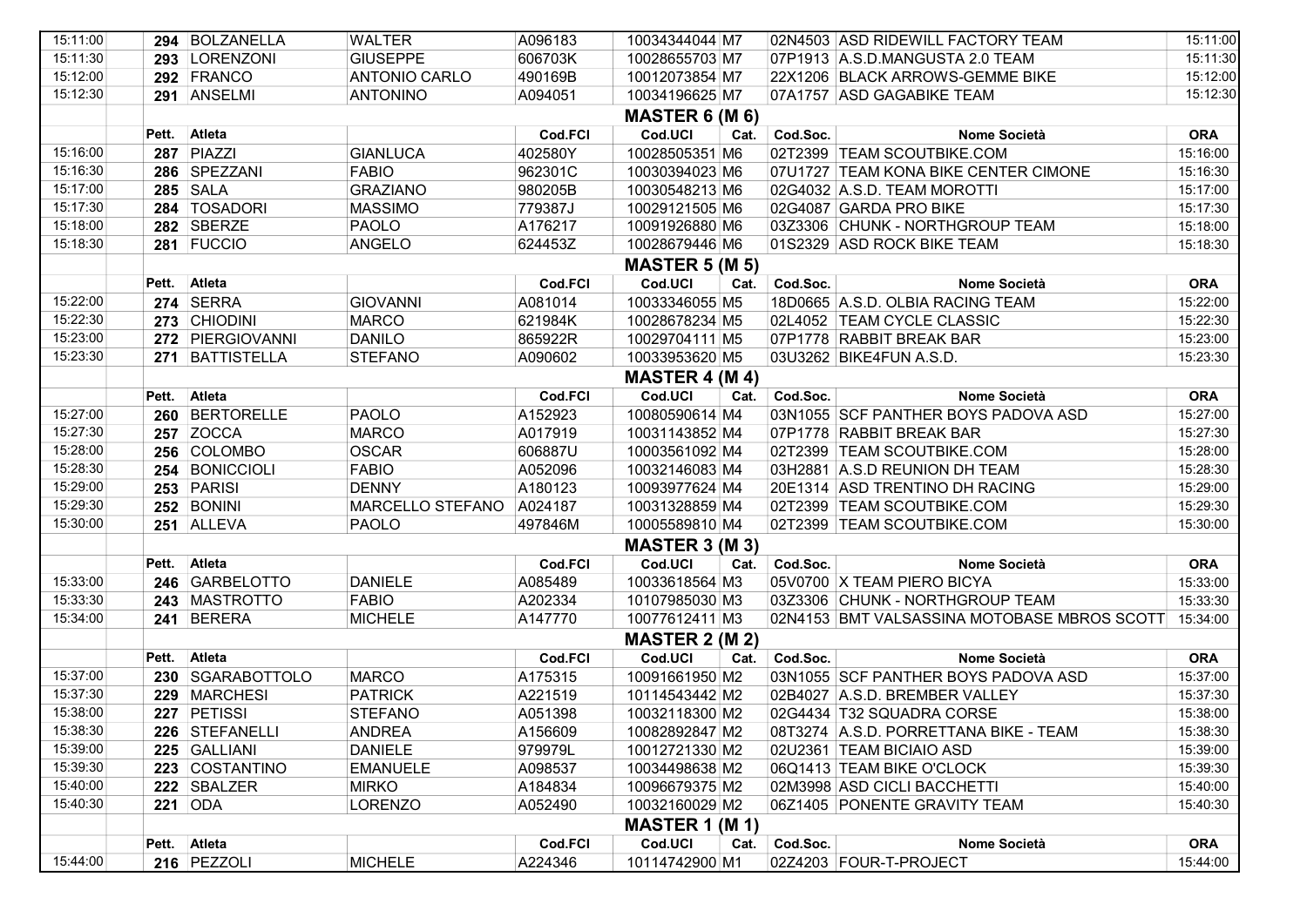| 15:44:30 |       | 215 PROSERPIO     | <b>FILIPPO</b>      | A149504 | 10079149051 M1                 |               | 02N4503 ASD RIDEWILL FACTORY TEAM                                     | 15:44:30   |
|----------|-------|-------------------|---------------------|---------|--------------------------------|---------------|-----------------------------------------------------------------------|------------|
| 15:45:00 |       | 214 DE FLORIO     | <b>GABRIELE</b>     | A208997 | 10108905621 M1                 |               | 18D0665 A.S.D. OLBIA RACING TEAM                                      | 15:45:00   |
| 15:45:30 |       | 213 CUCCU         | <b>MIRKO</b>        | 930459E | 10012640191 M1                 |               | 18D0665 A.S.D. OLBIA RACING TEAM                                      | 15:45:30   |
| 15:46:00 |       | <b>212 CORTI</b>  | CARLO               | 954768P | 10030330264 M1                 |               | 07P1913 A.S.D.MANGUSTA 2.0 TEAM                                       | 15:46:00   |
| 15:46:30 |       | 211 FRANCO        | <b>EDOARDO</b>      | A101167 | 10005856255 M1                 |               | 22X1206 BLACK ARROWS-GEMME BIKE                                       | 15:46:30   |
| 15:47:00 |       | 208 VETTORE       | <b>FEDERICO</b>     | A223355 | 10114281037 M1                 |               | 02P3873 CICLI BETTONI COSTA VOLPINO                                   | 15:47:00   |
| 15:47:30 |       | 207 SANGALLI      | PAOLO SERGIO        | A184582 | 10096332603 M1                 |               | 02P3873 CICLI BETTONI COSTA VOLPINO                                   | 15:47:30   |
| 15:48:00 |       | 204 BERTOLINO     | <b>LORIS</b>        | 943824M | 10030230133 M1                 |               | 01F2309 READY2RIDE                                                    | 15:48:00   |
| 15:48:30 |       | 203 MARCHETTI     | <b>DANIEL</b>       | A059185 | 10032427181 M1                 |               | 02Z4203 FOUR-T-PROJECT                                                | 15:48:30   |
| 15:49:00 |       | 202 BALDUCHELLI   | <b>NICOLA</b>       | 789652N | 10029164244 M1                 |               | 02Z4203 FOUR-T-PROJECT                                                | 15:49:00   |
| 15:49:30 |       | 201 ROBELLO       | <b>FEDERICO</b>     | A068378 | 10032777795 M1                 |               | 06Q1413 TEAM BIKE O'CLOCK                                             | 15:49:30   |
|          |       |                   |                     |         | <b>ELITE SPORT (ELMT)</b>      |               |                                                                       |            |
|          | Pett. | Atleta            |                     | Cod.FCI | Cod.UCI                        | Cat. Cod.Soc. | Nome Società                                                          | <b>ORA</b> |
| 15:53:00 |       | 193 FOLINI        | <b>GIULIO</b>       | A233865 |                                |               | 10117310366 ELMT 02B2112 TALAMONA SPORT TEAM                          | 15:53:00   |
| 15:53:30 |       | 192 PENSINI       | <b>FABIO</b>        | A232210 |                                |               | 10034618977 ELMT 02C2113 MELAVI' TIRANO BIKE A.S.D.                   | 15:53:30   |
| 15:54:00 |       | 191 CALIGARA      | <b>STEFANO</b>      | A228955 |                                |               | 10116176173 ELMT 02G4087 GARDA PRO BIKE                               | 15:54:00   |
| 15:54:30 |       | 189 PILONI        | <b>ORESTE</b>       | A239290 |                                |               | 10118994429 ELMT 02N4153 BMT VALSASSINA MOTOBASE MBROS SCOTT          | 15:54:30   |
| 15:55:00 |       | 188 COLASANTO     | <b>NINNI MATTIA</b> | A232550 |                                |               | 10032709188 ELMT 22X1206 BLACK ARROWS-GEMME BIKE                      | 15:55:00   |
| 15:55:30 |       | 186 VIVARELLI     | <b>EDOARDO</b>      | A175617 |                                |               | 10091935065 ELMT 08T3274 A.S.D. PORRETTANA BIKE - TEAM                | 15:55:30   |
| 15:56:00 |       | 185 RODELLA       | <b>ENRICO</b>       | A003114 |                                |               | 10011883490 ELMT 02G4434 T32 SQUADRA CORSE                            | 15:56:00   |
| 15:56:30 |       | 184 ARCHETTI      | <b>ALESSIO</b>      | 984676S |                                |               | 10030596208 ELMT 02G4434 T32 SQUADRA CORSE                            | 15:56:30   |
| 15:57:00 |       | 183 ANSELMI       | <b>PIETRO</b>       | A094054 |                                |               | 10034196827 ELMT 07A1757 ASD GAGABIKE TEAM                            | 15:57:00   |
| 15:57:30 |       | 182 VERONESE      | NICOLO'             | A053535 |                                |               | 10032206408 ELMT 03Z3306 CHUNK - NORTHGROUP TEAM                      | 15:57:30   |
| 15:58:00 |       | <b>181   IOLI</b> | <b>ALESSIO</b>      | A200685 |                                |               | 10105597113 ELMT 02B2112 TALAMONA SPORT TEAM                          | 15:58:00   |
| 15:58:30 |       | 179 FABBRIZI      | <b>EMANUELE</b>     | A064785 |                                |               | 10032646847 ELMT 07Y1786 ASD AFTER SKULL - ROGUE RACING               | 15:58:30   |
| 15:59:00 |       | 178 PERLINI       | <b>ANDREA</b>       | A173036 |                                |               | 10091500181 ELMT 02B2112 TALAMONA SPORT TEAM                          | 15:59:00   |
| 15:59:30 |       | 176 CANAVERO      | <b>STEFANO</b>      | A238923 |                                |               | 10061935389 ELMT 01F2309 READY2RIDE                                   | 15:59:30   |
| 16:00:00 |       | 175 GAMBA         | <b>ANDREA</b>       | A223732 |                                |               | 10081129265 ELMT 02P3873 CICLI BETTONI COSTA VOLPINO                  | 16:00:00   |
| 16:00:30 |       | 173 AMADINIS      | <b>LUCAS</b>        | A154417 |                                |               | 10014495420 ELMT 02Z4203 FOUR-T-PROJECT                               | 16:00:30   |
| 16:01:00 |       | 172 OSENDA        | <b>MATTIA</b>       | A234414 |                                |               | 10081953765 ELMT 01F2309 READY2RIDE                                   | 16:01:00   |
| 16:01:30 |       | 171 BONETTI       | <b>LUCA</b>         | A229468 |                                |               | 10115724620 ELMT 02M4144 MYSTICFREERIDE ASD                           | 16:01:30   |
| 16:02:00 | 169   | CALABRIA          | <b>DOMENICO</b>     | A221202 |                                |               | 10114209400 ELMT 03K3237 SWITCH TEAM                                  | 16:02:00   |
| 16:02:30 |       | 168 ZAPPA         | <b>OMAR</b>         | A233460 |                                |               | 10053985029 ELMT 02M3998 ASD CICLI BACCHETTI                          | 16:02:30   |
| 16:03:00 |       | 166 DICARO        | <b>GIOVANNI</b>     | A228705 |                                |               | 10032820235 ELMT 12R1285 GRAVITYACADEMY                               | 16:03:00   |
| 16:03:30 |       | 165 BASILE        | <b>ANDREA</b>       | A177745 |                                |               | 10014493905 ELMT 02N4153 BMT VALSASSINA MOTOBASE MBROS SCOTT          | 16:03:30   |
| 16:04:00 |       | 164 PANZERA       | <b>ALVIN</b>        | A092409 |                                |               | 10034082043 ELMT 02Z4203 FOUR-T-PROJECT                               | 16:04:00   |
| 16:04:30 |       | 163 SANGUIGNI     | <b>MARCELLO</b>     | A149078 |                                |               | 10079339920 ELMT 06V1430 TUB RACING ASD                               | 16:04:30   |
| 16:05:00 |       | 162 BEVILACQUA    | <b>MARCO</b>        | A088513 |                                |               | 10033813675 ELMT 02N4153 BMT VALSASSINA MOTOBASE MBROS SCOTT 16:05:00 |            |
| 16:05:30 |       | 161 CAPANNI       | <b>NICOLA</b>       | A072434 |                                |               | 10032935928 ELMT 07U1727 TEAM KONA BIKE CENTER CIMONE                 | 16:05:30   |
|          |       |                   |                     |         | <b>MASTER WOMAN (W1-W2-W3)</b> |               |                                                                       |            |
|          |       | Pett. Atleta      |                     | Cod.FCI | Cod.UCI                        | Cat. Cod.Soc. | Nome Società                                                          | <b>ORA</b> |
| 16:09:00 |       | 151 FINOCCHIO     | TIZIANA TATJANA     | A090603 | 10033953721 W2                 |               | 03U3262 BIKE4FUN A.S.D.                                               | 16:09:00   |
| 16:09:30 |       | 152 LADISA        | <b>NOEMI</b>        | A202333 | 10107948856 W1                 |               | 03Z3306 CHUNK - NORTHGROUP TEAM                                       | 16:09:30   |
| 16:10:00 |       | 153 MANDRIOLI     | <b>LAURA LUISA</b>  | A216106 | 10079139250 W1                 |               | 01W2388 TRIBE HOT BIKES                                               | 16:10:00   |
| 16:10:30 |       | 154 BONAZZI       | <b>GIOVANNA</b>     | A239592 | 10002199759 W3                 |               | 03M1392 TEAM BMX VERONA                                               | 16:10:30   |
|          |       |                   |                     |         |                                |               |                                                                       |            |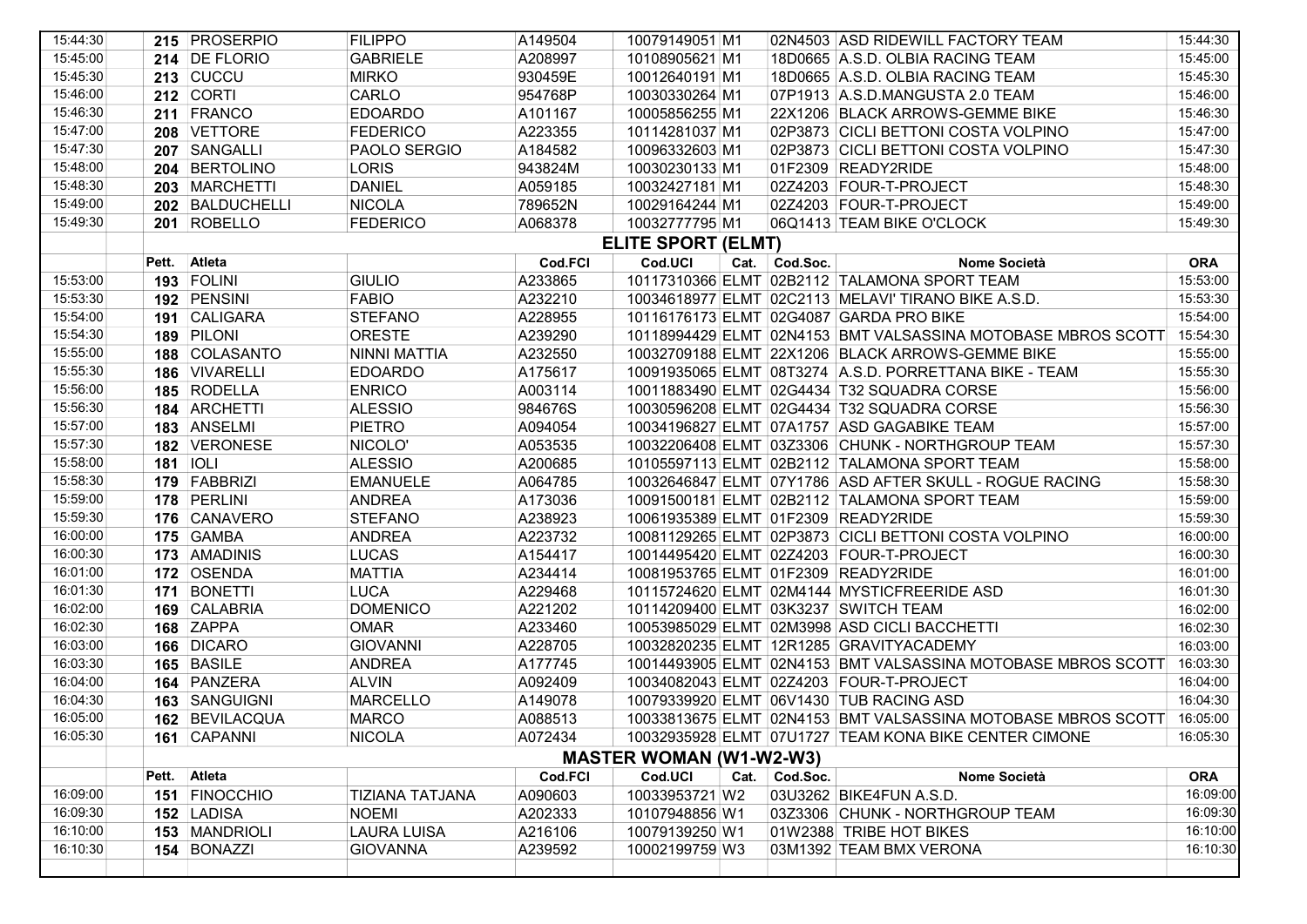|          | <b>ELITE WOMAN SPORT (EWS)</b> |                  |                        |         |                     |      |               |                                             |            |  |  |
|----------|--------------------------------|------------------|------------------------|---------|---------------------|------|---------------|---------------------------------------------|------------|--|--|
|          | Pett.                          | Atleta           |                        | Cod.FCI | Cod.UCI             | Cat. | Cod.Soc.      | Nome Società                                | <b>ORA</b> |  |  |
| 16:14:00 |                                | 141 FUMAGALLI    | <b>MARTINA</b>         | A147989 | 10077818131 EWS     |      |               | 02N4153 BMT VALSASSINA MOTOBASE MBROS SCOTT | 16:14:00   |  |  |
| 16:14:30 |                                | 142 BOLATTI      | FRANCESCA              | A196714 |                     |      |               | 10103397738 EWS 01J2161 DUSTDEVILS C.T. ASD | 16:14:30   |  |  |
| 16:15:00 |                                | <b>143 TASSO</b> | LELIA                  | 713793X |                     |      |               | 10028892846 EWS 02M4144 MYSTICFREERIDE ASD  | 16:15:00   |  |  |
|          | <b>OPEN FEMMINILE (DJ-DE)</b>  |                  |                        |         |                     |      |               |                                             |            |  |  |
|          |                                | Pett. Atleta     |                        | Cod.FCI | Cod.UCI             |      | Cat. Cod.Soc. | Nome Società                                | <b>ORA</b> |  |  |
| 16:18:00 |                                | 121 FARINA       | <b>ELEONORA</b>        | 793267G | 10010007855 DE      |      |               | 00Q0366 MS MONDRAKER TEAM                   | 16:18:00   |  |  |
| 16:18:30 |                                | 122   MARCELLINI | <b>ALIA</b>            | 959569M | 10006825649 DE      |      |               | 07Q0100 A.S.D. CAMPING ARIZONA ISOLSERVICE  | 16:18:30   |  |  |
| 16:19:00 |                                | 123 WIDMANN      | <b>VERONIKA</b>        | 849170K | 10007423312 DE      |      |               | 21Z0369 BMX TEAM ALTO ADIGE SÜDTIROL        | 16:19:00   |  |  |
| 16:19:30 |                                | 124 FAVOINO      | <b>CAROLA LUCREZIA</b> | A085319 | 10033606137 DE      |      |               | 20J0315 TEAM LAPIERRE - TRENTINO - ALE'     | 16:19:30   |  |  |
| 16:20:00 |                                | <b>125 RIVA</b>  | <b>SOPHIE</b>          | 995126E | 10030696743 DJ      |      |               | 01K2297 ANCILLOTTI FACTORY TEAM             | 16:20:00   |  |  |
| 16:20:30 |                                | <b>126 GAVA</b>  | <b>LISA</b>            | A063767 | 10032602892 DE      |      |               | 03D2893 3STARS-ALESSIBICI                   | 16:20:30   |  |  |
| 16:21:00 |                                | 127 FUCCIO       | <b>ROSARIA</b>         | 671882X | 10008590746 DE      |      |               | 02N4153 BMT VALSASSINA MOTOBASE MBROS SCOTT | 16:21:00   |  |  |
| 16:21:30 |                                | 128 PESENTI      | SAMANTA                | 930225T | 10030134244 DE      |      |               | 03M1392 TEAM BMX VERONA                     | 16:21:30   |  |  |
| 16:22:00 |                                | 129 SANDRIN      | <b>GIULIA</b>          | 794613U | 10029211431 DJ      |      |               | 05M0860 TRIESTE GRAVITY TEAM                | 16:22:00   |  |  |
|          |                                |                  |                        |         | <b>ALLIEVI (AL)</b> |      |               |                                             |            |  |  |
|          | Pett.                          | Atleta           |                        | Cod.FCI | Cod.UCI             | Cat. | Cod.Soc.      | Nome Società                                | <b>ORA</b> |  |  |
| 16:25:00 |                                | 118 ZANOTEL      | <b>NICHOLAS</b>        | A016435 | 10031101719 AL      |      |               | 01U1950 CICOBIKES- DSB-NONSOLOFANGO         | 16:25:00   |  |  |
| 16:25:30 |                                | 116 BERTORELLE   | <b>FRANCESCO</b>       | A177211 | 10092585369 AL      |      |               | 03N1055 SCF PANTHER BOYS PADOVA ASD         | 16:25:30   |  |  |
| 16:26:00 |                                | 115 POLONI       | <b>STEFANO</b>         | A146709 | 10093976715 AL      |      |               | 02G4087 GARDA PRO BIKE                      | 16:26:00   |  |  |
| 16:26:30 |                                | 114 DIOMEDI      | <b>GIUSEPPE</b>        | A170873 | 10093612963 AL      |      |               | 18D0665 A.S.D. OLBIA RACING TEAM            | 16:26:30   |  |  |
| 16:27:00 |                                | 113 NEGRI        | ALESSANDRO             | A229894 | 10116795761 AL      |      |               | 02N4153 BMT VALSASSINA MOTOBASE MBROS SCOTT | 16:27:00   |  |  |
| 16:27:30 |                                | 112 MARRAS       | <b>NICOLO</b>          | A058165 | 10032386159 AL      |      |               | 18W0331 G.S. ZEMA OLBIA/TEMPIO A.S.D.       | 16:27:30   |  |  |
| 16:28:00 |                                | <b>111 OBOE</b>  | <b>MARTINO</b>         | A221987 | 10115405934 AL      |      |               | 03K3237 SWITCH TEAM                         | 16:28:00   |  |  |
| 16:28:30 |                                | 110 GAMBETTA     | <b>FEDERICO</b>        | 729227F | 10029073712 AL      |      |               | 03F1833 TEAM BMX LIBERTAS LUPAT.            | 16:28:30   |  |  |
| 16:29:00 |                                | 109 STIMPFL      | <b>JULIAN</b>          | 807647C | 10029424831 AL      |      |               | 21Z0369 BMX TEAM ALTO ADIGE SÜDTIROL        | 16:29:00   |  |  |
| 16:29:30 |                                | 107 BIANCHETTI   | <b>TOMMASO</b>         | A010045 | 10030962380 AL      |      |               | 10W0896 TEAM SPECIALIZED-TERNI A.S.D.       | 16:29:30   |  |  |
| 16:30:00 |                                | 106 MERLA        | <b>BRUNO</b>           | A129783 | 10063501436 AL      |      |               | 07U1727 TEAM KONA BIKE CENTER CIMONE        | 16:30:00   |  |  |
| 16:30:30 |                                | 105 PEGORARO     | <b>STEFANO</b>         | A193523 | 10104605790 AL      |      |               | 03Z3306 CHUNK - NORTHGROUP TEAM             | 16:30:30   |  |  |
| 16:31:00 |                                | 104 VESENTINI    | NICOLO'                | A106221 | 10048274052 AL      |      |               | 02N4153 BMT VALSASSINA MOTOBASE MBROS SCOTT | 16:31:00   |  |  |
| 16:31:30 |                                | 103 SANTIÀ       | <b>TOMMASO</b>         | A159013 | 10083908115 AL      |      |               | 01S2353 ABC RACING TEAM                     | 16:31:30   |  |  |
| 16:32:00 |                                | 102 BIANCHI      | ALBERTO LODOVICO       | A185102 | 10096664625 AL      |      |               | 20E1314 ASD TRENTINO DH RACING              | 16:32:00   |  |  |
| 16:32:30 |                                | 100 SENISE       | <b>ALESSANDRO</b>      | A130550 | 10074348864 AL      |      |               | 06V1430 TUB RACING ASD                      | 16:32:30   |  |  |
| 16:33:00 | 99                             | <b>VENTURI</b>   | <b>PATRICK</b>         | A006700 | 10030890541 AL      |      |               | 03D2893 3STARS-ALESSIBICI                   | 16:33:00   |  |  |
| 16:33:30 | 98                             | <b>NUHU</b>      | <b>GIULIO ANDREA</b>   | A233694 | 10116907111 AL      |      |               | 02N4153 BMT VALSASSINA MOTOBASE MBROS SCOTT | 16:33:30   |  |  |
| 16:34:00 | 97                             | <b>HAUSER</b>    | <b>CHRISTIAN</b>       | A180014 | 10093968631 AL      |      |               | 03D2893 3STARS-ALESSIBICI                   | 16:34:00   |  |  |
| 16:34:30 |                                | 96 BIANCO        | <b>MATTIA</b>          | A124980 | 10059855953 AL      |      |               | 01W2388 TRIBE HOT BIKES                     | 16:34:30   |  |  |
| 16:35:00 | 95                             | <b>SCABOLA</b>   | <b>RICCARDO</b>        | 794992R | 10029215471 AL      |      |               | 01Z2328 TEAM MANGONE BIKE                   | 16:35:00   |  |  |
| 16:35:30 | 94                             | <b>BONANOMI</b>  | <b>RICCARDO</b>        | A054621 | 10032248743 AL      |      |               | 02S4560 FUMA RACING                         | 16:35:30   |  |  |
| 16:36:00 | 93                             | <b>BONANOMI</b>  | <b>ANDREA</b>          | A054619 | 10032248541 AL      |      |               | 02S4560 FUMA RACING                         | 16:36:00   |  |  |
| 16:36:30 | 92                             | PALETTO          | <b>GABRIELE</b>        | A031190 | 10031521243 AL      |      |               | 01W2388 TRIBE HOT BIKES                     | 16:36:30   |  |  |
| 16:37:00 | 91                             | <b>GRASSI</b>    | <b>LEONARDO</b>        | A228677 | 10115615694 AL      |      |               | 02T2399 TEAM SCOUTBIKE.COM                  | 16:37:00   |  |  |
|          |                                |                  |                        |         |                     |      |               |                                             |            |  |  |
|          |                                |                  |                        |         |                     |      |               |                                             |            |  |  |
|          |                                |                  |                        |         |                     |      |               |                                             |            |  |  |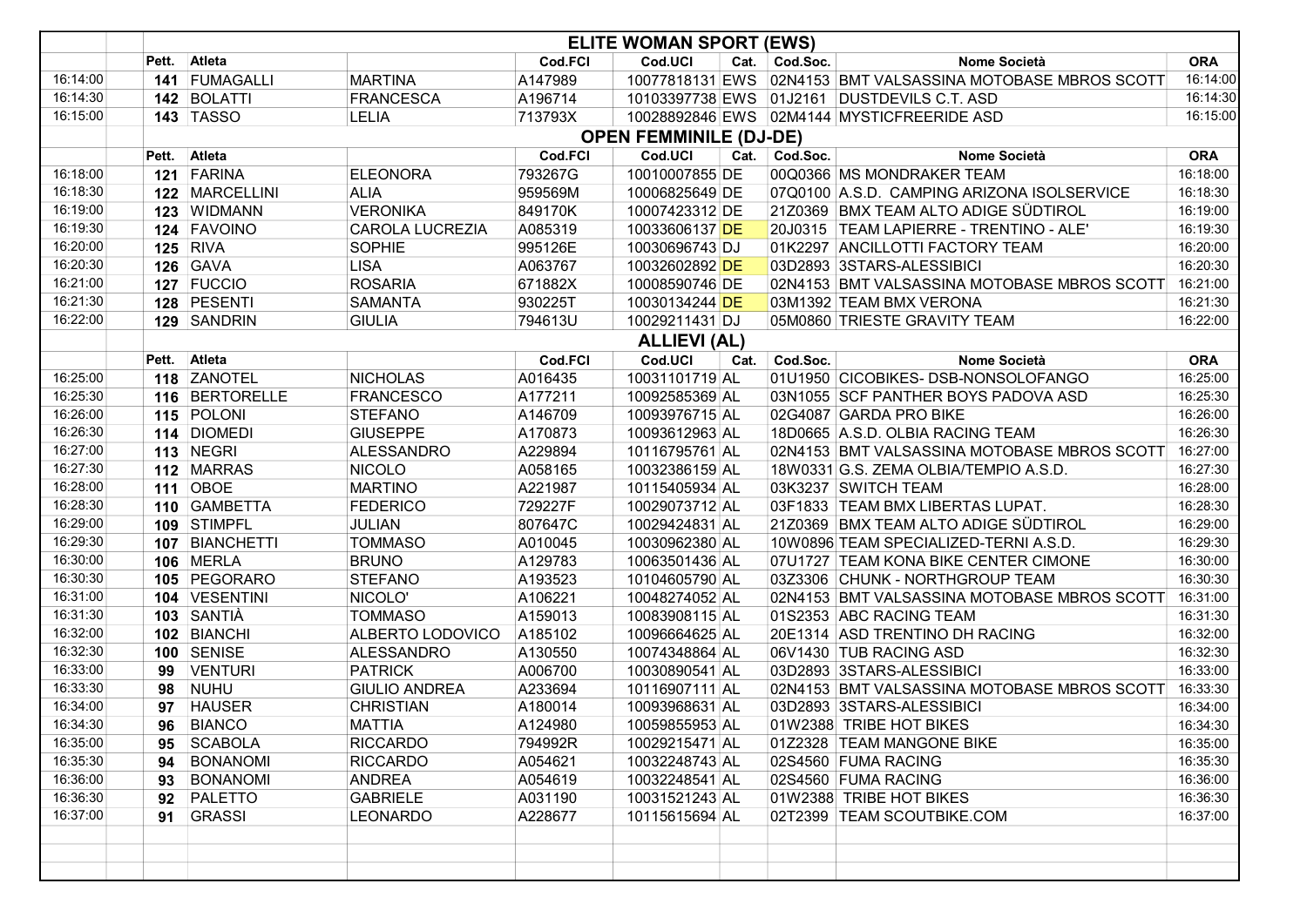|          | <b>OPEN MASCHILE (JU-UN23-EL)</b> |                      |                        |         |                |      |          |                                             |            |  |
|----------|-----------------------------------|----------------------|------------------------|---------|----------------|------|----------|---------------------------------------------|------------|--|
|          | Pett.                             | Atleta               |                        | Cod.FCI | Cod.UCI        | Cat. | Cod.Soc. | Nome Società                                | <b>ORA</b> |  |
| 16:40:00 | 86                                | <b>VERNASSA</b>      | <b>GIANLUCA</b>        | A231421 | 10008060175 EL |      |          | 07Y1786 ASD AFTER SKULL - ROGUE RACING      | 16:40:00   |  |
| 16:40:30 | 74                                | <b>MILANI</b>        | <b>MARIO</b>           | 877011P | 10007424423 EL |      |          | 02Z4203 FOUR-T-PROJECT                      | 16:40:30   |  |
| 16:41:00 | 85                                | <b>TEODORI</b>       | <b>DAVIDE FANDO</b>    | A190514 | 10100167840 UN |      |          | 02G4087 GARDA PRO BIKE                      | 16:41:00   |  |
| 16:41:30 | 84                                | <b>GIAFFREDA</b>     | <b>LORENZO</b>         | A152917 | 10080601930 UN |      |          | 02Z4203 FOUR-T-PROJECT                      | 16:41:30   |  |
| 16:42:00 | 83                                | LUCIANI              | <b>FEDERICO</b>        | A182647 | 10095194265 JU |      |          | 10W0896 TEAM SPECIALIZED-TERNI A.S.D.       | 16:42:00   |  |
| 16:42:30 | 82                                | <b>MONFREDINI</b>    | <b>JAGO</b>            | A189389 | 10100154403 JU |      |          | 02G4087 GARDA PRO BIKE                      | 16:42:30   |  |
| 16:43:00 | 81                                | <b>CAPELLI</b>       | <b>LEONARDO</b>        | A230499 | 10029211734 JU |      |          | 07A1757 ASD GAGABIKE TEAM                   | 16:43:00   |  |
| 16:43:30 | 79                                | <b>RICCI</b>         | <b>STEFANO</b>         | A176936 | 10092390157 EL |      |          | 20E1314 ASD TRENTINO DH RACING              | 16:43:30   |  |
| 16:44:00 | 78                                | <b>FAVERIO</b>       | <b>PAOLO</b>           | A028260 | 10031444552 EL |      |          | 02Z4203 FOUR-T-PROJECT                      | 16:44:00   |  |
| 16:44:30 | 76                                | <b>BUZZI</b>         | <b>MATTIA</b>          | 783426N | 10014077916 EL |      |          | 02Z4203 FOUR-T-PROJECT                      | 16:44:30   |  |
| 16:45:00 | 75                                | <b>SECCI</b>         | <b>LUCA</b>            | A174922 | 10094859920 JU |      |          | 06Q1413 TEAM BIKE O'CLOCK                   | 16:45:00   |  |
| 16:45:30 | 73                                | <b>MORANDI</b>       | <b>MATTEO</b>          | A066871 | 10032718383 UN |      |          | 02Z4203 FOUR-T-PROJECT                      | 16:45:30   |  |
| 16:46:00 | 72                                | PRANDIN              | <b>FEDERICO</b>        | A166061 | 10093266389 UN |      |          | 02G4087 GARDA PRO BIKE                      | 16:46:00   |  |
| 16:46:30 | 70                                | <b>DAL MONTE</b>     | <b>TOMMASO</b>         | A162923 | 10089163996 JU |      |          | 03K3237 SWITCH TEAM                         | 16:46:30   |  |
| 16:47:00 | 69                                | LONGU                | <b>DAVIDE</b>          | A094896 | 10034255431 UN |      |          | 18D0665 A.S.D. OLBIA RACING TEAM            | 16:47:00   |  |
| 16:47:30 | 67                                | ORTU                 | <b>FRANCESCO</b>       | A067239 | 10032734248 JU |      |          | 18D0665 A.S.D. OLBIA RACING TEAM            | 16:47:30   |  |
| 16:48:00 | 66                                | FRANZONI             | <b>FRANCESCO</b>       | A180475 | 10095022291 JU |      |          | 02T2399 TEAM SCOUTBIKE.COM                  | 16:48:00   |  |
| 16:48:30 | 65                                | SPEZZANI             | <b>DAVIDE</b>          | A150971 | 10079852303 JU |      |          | 07U1727 TEAM KONA BIKE CENTER CIMONE        | 16:48:30   |  |
| 16:49:00 | 64                                | PICCINI              | <b>MANUEL</b>          | A153046 | 10080610115 JU |      |          | 07U1727 TEAM KONA BIKE CENTER CIMONE        | 16:49:00   |  |
| 16:49:30 | 62                                | <b>SPATTI</b>        | <b>LUCA</b>            | A198604 | 10104374206 JU |      |          | 02Z3772 NIARDO FOR BIKE A.S.D.              | 16:49:30   |  |
| 16:50:00 | 60                                | <b>VEGA</b>          | <b>LUCAS DEL VALLE</b> | A206445 | 10108068791 EL |      |          | 02N4153 BMT VALSASSINA MOTOBASE MBROS SCOTT | 16:50:00   |  |
| 16:50:30 | 59                                | USSI                 | <b>ANDREA</b>          | A180343 | 10094379768 JU |      |          | 07U1727 TEAM KONA BIKE CENTER CIMONE        | 16:50:30   |  |
| 16:51:00 | 58                                | <b>BETTELLI</b>      | <b>MICHELE</b>         | A188946 | 10100736706 JU |      |          | 02G4087 GARDA PRO BIKE                      | 16:51:00   |  |
| 16:51:30 | 57                                | <b>TINTORI</b>       | LUCA                   | A019925 | 10031204072 EL |      |          | 02Z4203 FOUR-T-PROJECT                      | 16:51:30   |  |
| 16:52:00 | 55                                | <b>CASALINI</b>      | <b>NICOLA</b>          | A193537 | 10104600942 JU |      |          | 03Z3306 CHUNK - NORTHGROUP TEAM             | 16:52:00   |  |
| 16:52:30 | 54                                | LOSCHI               | LUCA                   | A093762 | 10034177427 EL |      |          | 03Z3306 CHUNK - NORTHGROUP TEAM             | 16:52:30   |  |
| 16:53:00 | 53                                | <b>PISA</b>          | <b>DAVIDE</b>          | A233692 | 10116907313 JU |      |          | 02N4153 BMT VALSASSINA MOTOBASE MBROS SCOTT | 16:53:00   |  |
| 16:53:30 | 52                                | <b>DAMIANI</b>       | <b>ALESSANDRO</b>      | 997212N | 10030722308 JU |      |          | 02N4153 BMT VALSASSINA MOTOBASE MBROS SCOTT | 16:53:30   |  |
| 16:54:00 | 51                                | CAMOZZI              | <b>VALERIO RENATO</b>  | 974048D | 10030482535 UN |      |          | 02Z4579 OXYGEN BIKE                         | 16:54:00   |  |
| 16:54:30 | 50                                | <b>DANIELE</b>       | FILIPPO ACHILLE        | A186720 | 10097714447 JU |      |          | 07U1727 TEAM KONA BIKE CENTER CIMONE        | 16:54:30   |  |
| 16:55:00 | 49                                | PAPARELLA            | <b>ETHAN</b>           | A120131 | 10056125695 UN |      |          | 02N4153 BMT VALSASSINA MOTOBASE MBROS SCOTT | 16:55:00   |  |
| 16:55:30 | 48                                | <b>CICCONI MASSI</b> | <b>EDOARDO</b>         | A070558 | 10032860247 UN |      |          | 07Y1786 ASD AFTER SKULL - ROGUE RACING      | 16:55:30   |  |
| 16:56:00 | 47                                | <b>MARINI</b>        | <b>KEVIN</b>           | A132020 | 10065986151 JU |      |          | 02G4087 GARDA PRO BIKE                      | 16:56:00   |  |
| 16:56:30 | 46                                | <b>BENZONI</b>       | <b>STEFANO</b>         | A038929 | 10031729387 UN |      |          | 02N2155 BMX CICLISTICA OLGIATESE A.S.D.     | 16:56:30   |  |
| 16:57:00 | 45                                | <b>COMMOD</b>        | <b>LORENZO</b>         | 992061M | 10030667946 UN |      |          | 22G1822 VTT ARNAD                           | 16:57:00   |  |
| 16:57:30 | 44                                | <b>DEMICHELI</b>     | <b>FILIPPO</b>         | A233696 | 10116946012 JU |      |          | 02N4153 BMT VALSASSINA MOTOBASE MBROS SCOTT | 16:57:30   |  |
| 16:58:00 | 43                                | SIMONETTO            | <b>EDOARDO</b>         | A080195 | 10033293212 JU |      |          | 03D2893 3STARS-ALESSIBICI                   | 16:58:00   |  |
| 16:58:30 | 42                                | <b>HINEK</b>         | <b>SIMONE</b>          | A151495 | 10079829061 UN |      |          | 07U1727 TEAM KONA BIKE CENTER CIMONE        | 16:58:30   |  |
| 16:59:00 | 41                                | <b>BALANAY</b>       | <b>GIAN DEVIS</b>      | A135353 | 10074468500 UN |      |          | 02G4087 GARDA PRO BIKE                      | 16:59:00   |  |
| 16:59:30 | 40                                | <b>GAZZOLA</b>       | <b>GUGLIELMO</b>       | A113903 | 10052951573 JU |      |          | 07U1727 TEAM KONA BIKE CENTER CIMONE        | 16:59:30   |  |
| 17:00:00 | 39                                | <b>FOLCO</b>         | <b>LORENZO</b>         | A112366 | 10052945513 UN |      |          | 06V1430 TUB RACING ASD                      | 17:00:00   |  |
| 17:00:30 | 38                                | <b>ROSSI</b>         | <b>FILIPPO</b>         | 871837J | 10029734322 JU |      |          | 20E1314 ASD TRENTINO DH RACING              | 17:00:30   |  |
| 17:01:00 | 37                                | <b>PARISI</b>        | <b>EVAN</b>            | A180124 | 10093977826 JU |      |          | 20E1314 ASD TRENTINO DH RACING              | 17:01:00   |  |
| 17:01:30 | 36                                | MENEGOTTO            | <b>RAIRAN</b>          | A179242 | 10093244767 EL |      |          | 20E1314 ASD TRENTINO DH RACING              | 17:01:30   |  |